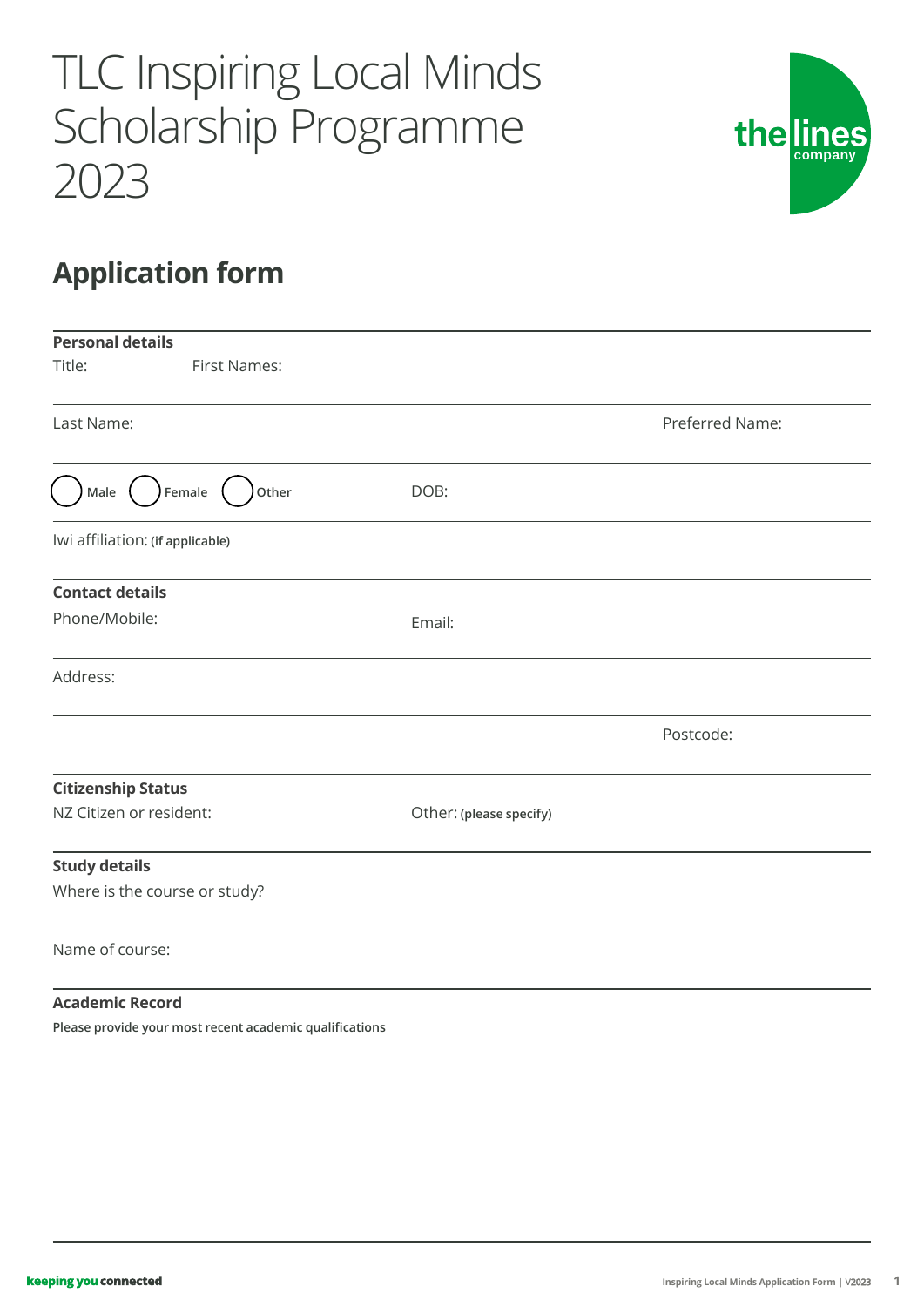

Other achievements: **(e.g. community participation, sports team participation, volunteer roles etc)**

**Tell us about your proposed course of study and your future career plans**

**Why should you receive a TLC scholarship?**